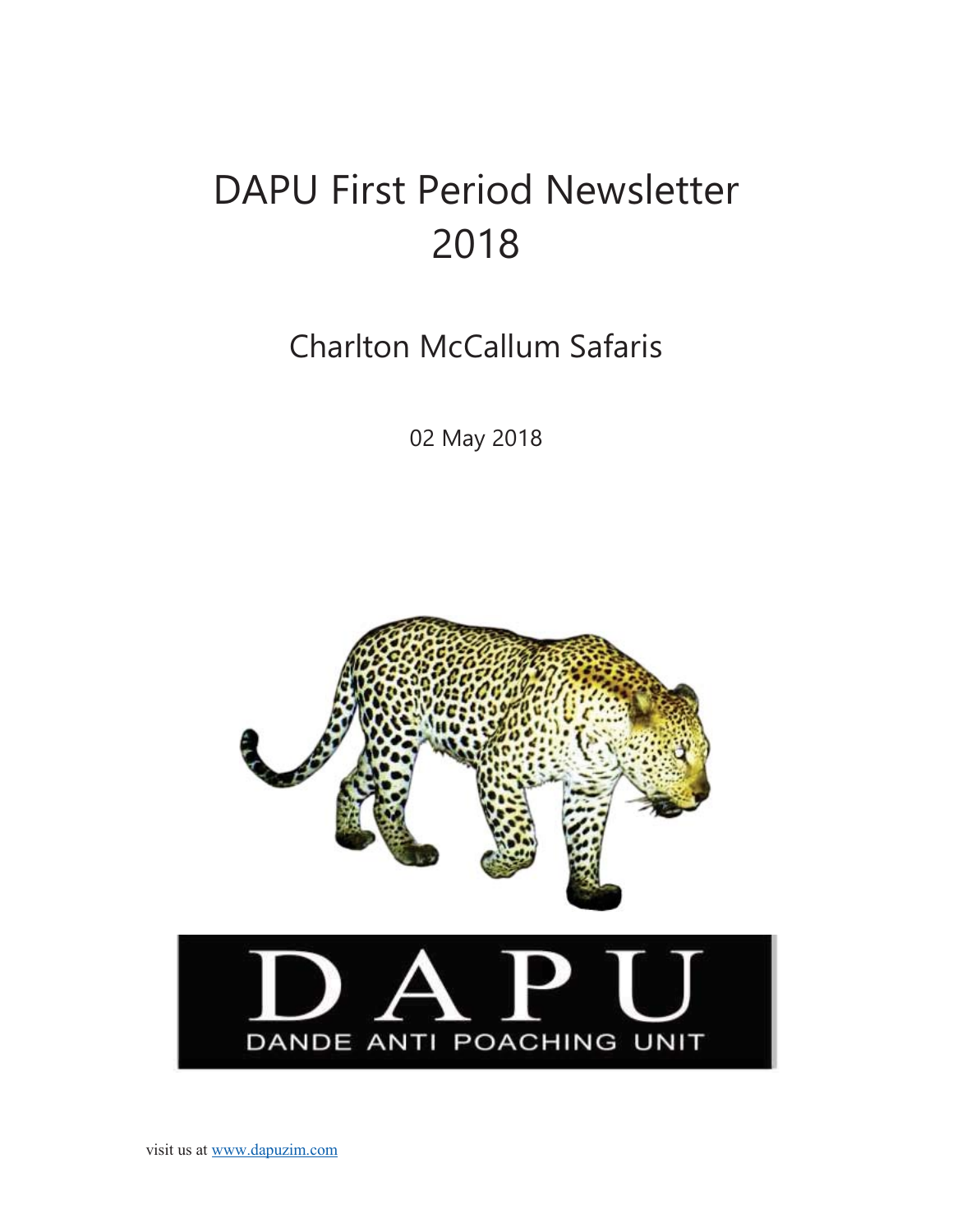Dear Friends,

Thank you all so much for your unwavering support. DAPU has gotten off to a strong start in 2018. I must say that it has been a different "season" in that it almost seems like the lions and elephant's have declared war on the villagers. We cannot remember a season with quite this intensity of conflict and tragedy.

Summarily, DAPU scouts have all been posted to their home camps (the DAPU camp in the area which they come from) so that they are able to react strongly to any PAC. Our reasoning (which is correct) is that the scouts will work hardest in their home villages protecting lives and crops. When the crops are safely harvested we will begin once again to mix the units so that no one works in their home ward.

We have continued to meticulously document all of our support, deployments, wins and losses and here we share a summary with everyone who so graciously and generously supported all of our efforts both financially and in kind. As we grow from strength to strength we look forward to your continued support.

With Regards,

Myles E. McCallum James D. Charlton Charles Ndondo

Harare, Zimbabwe 02<sup>nd</sup> May 2018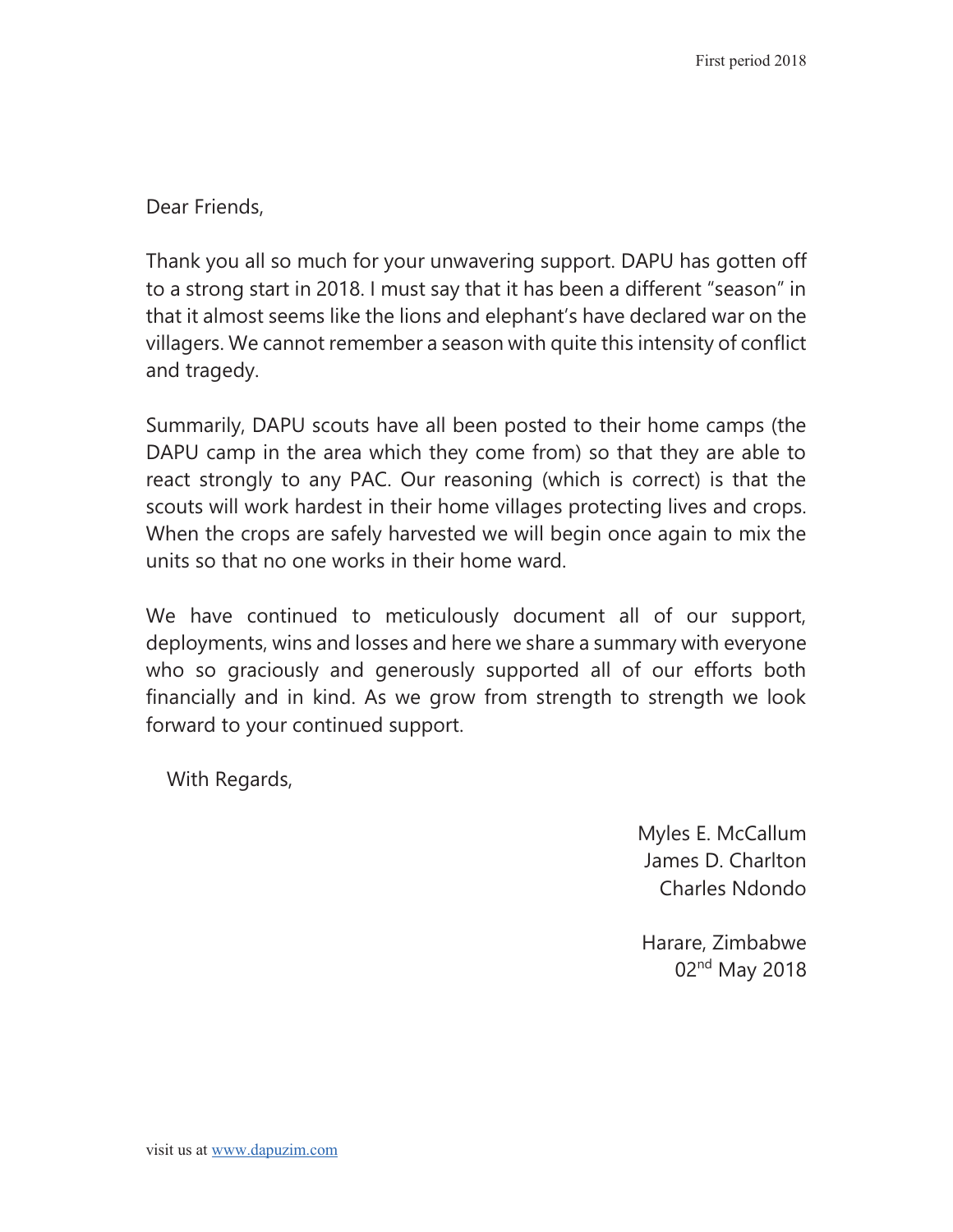#### **CONTENTS**

| 1              | Changes                                                                                                 | 4  |
|----------------|---------------------------------------------------------------------------------------------------------|----|
| 2              | Peter Stewart fine art                                                                                  |    |
| 3              | The wet season                                                                                          | 6  |
| 4              | Snaring and general poaching                                                                            |    |
| 5              | Elephant poaching                                                                                       |    |
| 6              | Cyanide poaching                                                                                        |    |
| $\overline{7}$ | Problem animal control<br>Elephants<br>7.1.1                                                            | 11 |
|                | Lion<br>7.1.2<br><b>Buffalo</b><br>7.1.3<br>Crocodile<br>7.1.4<br>7.1.5<br>Hippo<br>7.1.6<br>Snakebites | 13 |
| 8              | Netting on the Zambezi                                                                                  | 14 |
| 9              | Goals for 2018                                                                                          |    |
| 10             | Other news                                                                                              |    |
| 11             | DSC - Foundation - Landcruisers                                                                         |    |
| 12             | Flying for wildlife and others                                                                          |    |
| 13             | <b>Conservation Force</b>                                                                               |    |
| 14             | Income and Expenses YTD                                                                                 |    |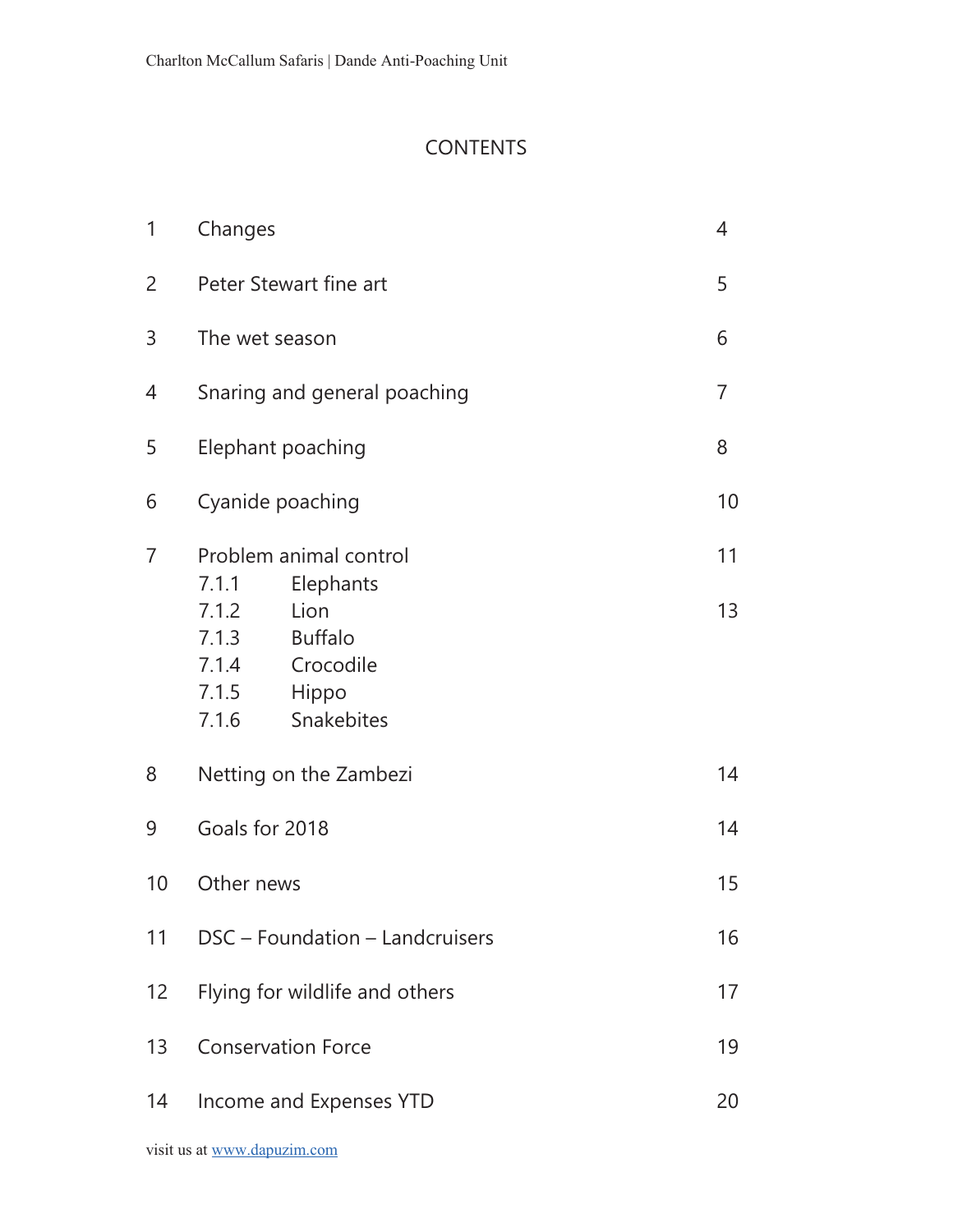## 1. Changes

As mentioned in previous reports, we have added Peter Solomon and Owen Zviwanza to the management side of DAPU. In the PAC season (which is especially dangerous), Bongi, Muno, Peter and Owen all go on regular patrols in order to keep everyone honest and safe.

Ward 1 (Kanyemba) has decided to retrench all six of their DAPU scouts as of  $1<sup>st</sup>$  April 2018 for reasons of their own. Buzz and I have had to let the process play out in the hope that in the end we will achieve some capacity building i.e. all Wards need to be more responsible for their wildlife, which obviously includes having some control of their own scouts. Ultimately DAPU was created to support the ward scouts – which it continues to do very successfully indeed.

The decision has caused some confusion for sure, and we think has been a warning to other wards not to act to hastily!

The outcome is that six new scouts have been hired, and are awaiting training before deployment in June. Bongi, Muno and Owen have personally been doing all the patrols on their own so that no enforcement gaps appeared.



Two homemade muzzleloaders picked up in April.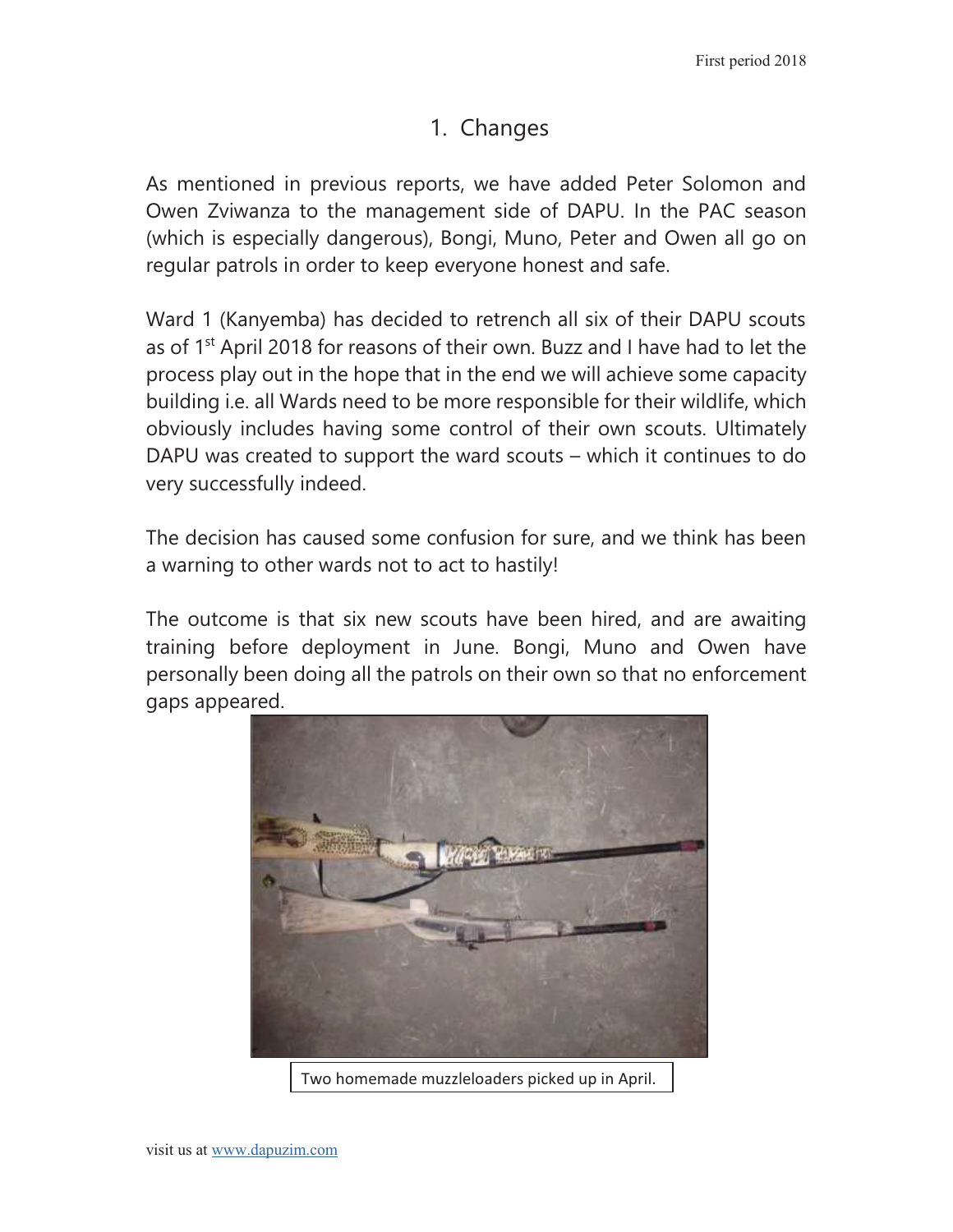## 2. Peter Stewart fine art

Peter is a young contemporary painter who has who has developed a reputation for his highly representational art. Growing up in South African bush he became interested in the wildlife from an early age. He has a deep respect for the knowledge and sensitivities of the past and has spent time visiting museums as well as establishing relationships with contemporary realist painters in the USA. His paintings emote, and convey a care and sensitivity that is only achieved from knowing the subject matter intimately. Utilsiing subtle value and temperature shifts, fine draghtsmanship and pure intuition, Peter weaves a world of breathable air and tactile forms.

Peter Stewart has painted "The Warrior"– (16 x 24 inches) on Belgian canvas in support of DAPU. The male lion is the king of beasts, the top of the food chain and the most dominant force in the African Bush. Male lions are viewed as this majestic, regal creature that is protector, a father and warrior. The one that will put his life on the line for the pride.



This painting is on sale through http://dapuzim.com/support.html

visit us at www.dapuzim.com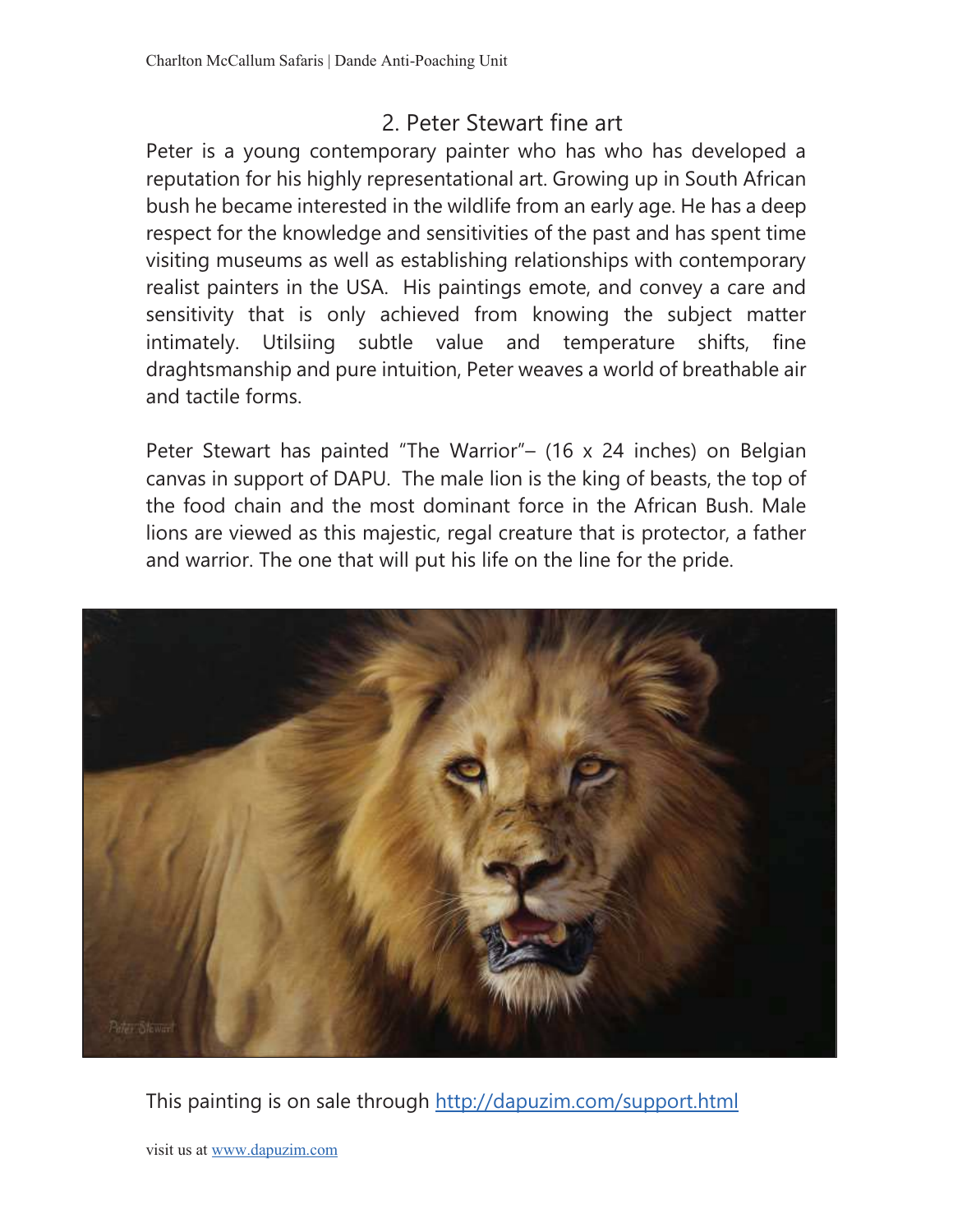## 3. The wet season. "Rain, crops, and poaching"

The 2018 rainy season has been erratic and late. The crops – have in general been very poor in Dande, so there is no doubt that we can expect heavy poaching September 2018 – March 2019. There was decent late rain in March and April so there will be a small harvest, but certainly not enough to see families through the year.

This is a reminder to us all that Dande:

- a. Is in "agro ecological region 5" which is at best marginal for agriculture BUT is perfectly suited to wildlife.
- b. Wildlife needs water in some areas, so especially, in the East (and in ward 1) we need to re double our efforts, at getting water. Some rivers systems are now settled by people, leaving game competing with humans for water – which typically does not work well!!!



#### Seasonal rainfall.

visit us at www.dapuzim.com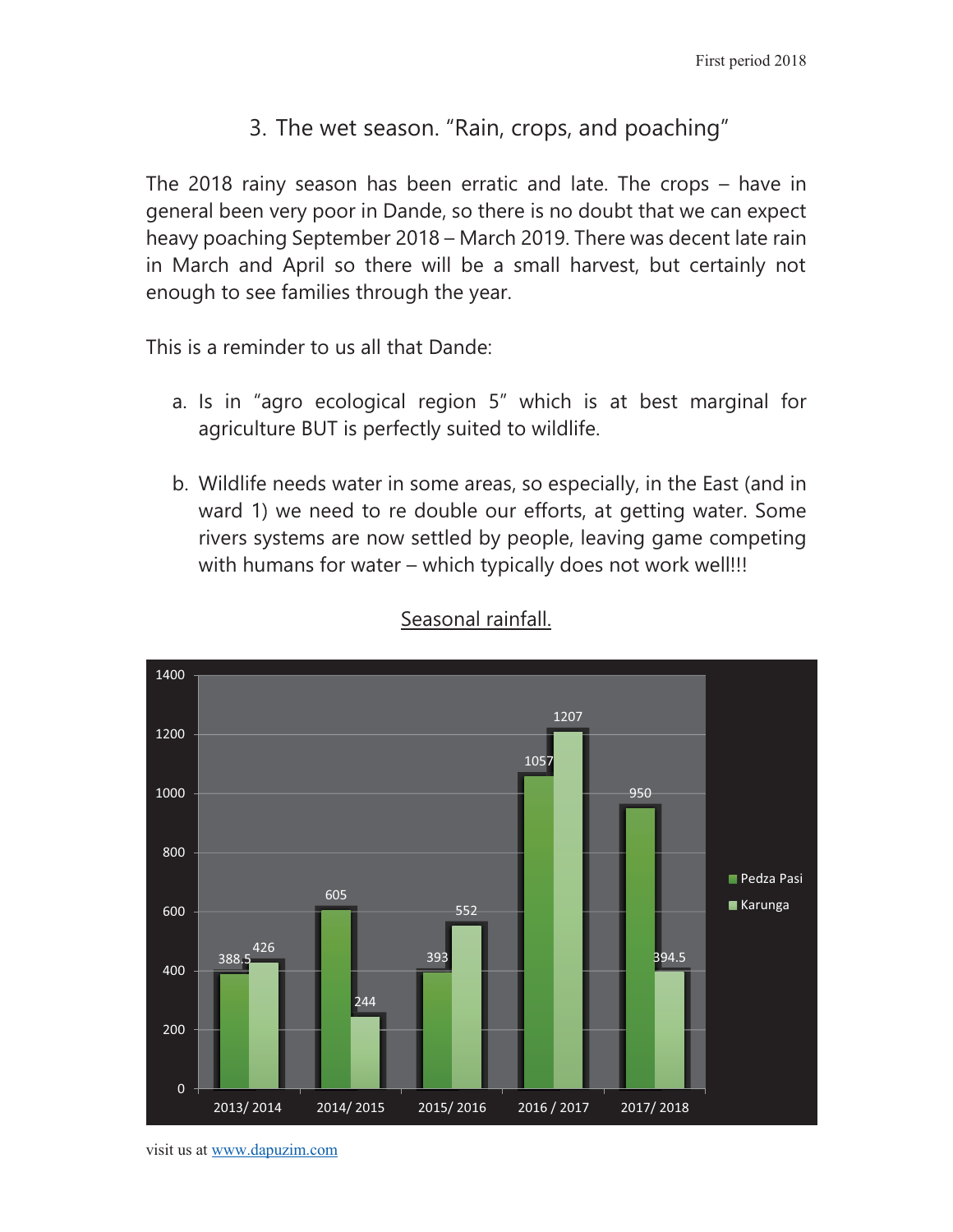The ward 1 (Kanyemba community) was really hard hit by NO rain until February, followed by floods, so crop loss was close to 100%. They drew down on 2018 hunting proceeds, in order to purchase 30kg of mealie meal for each of the *1,125 families and 33,750kg's was subsequently delivered.*  Obviously stories like this are extremely important in the big picture and help DAPU's efforts immensely.

![](_page_6_Picture_2.jpeg)

4. Snaring & general poaching.

January to end of April 2018 has been much, much quieter than the same periods in 2014, 2015, 2016 and 2017. In terms of snares picked up and meat poachers arrested the yield has been drastically reduced. Buzz and I are of course thrilled and believe the reasons to be a combination of the below:

- a. DAPU.
- b. Buy into our programs from communities.
- c. Equitable sharing of income.
- d. Government of Zimbabwe.
- e. Employment.
- f. Meat distribution.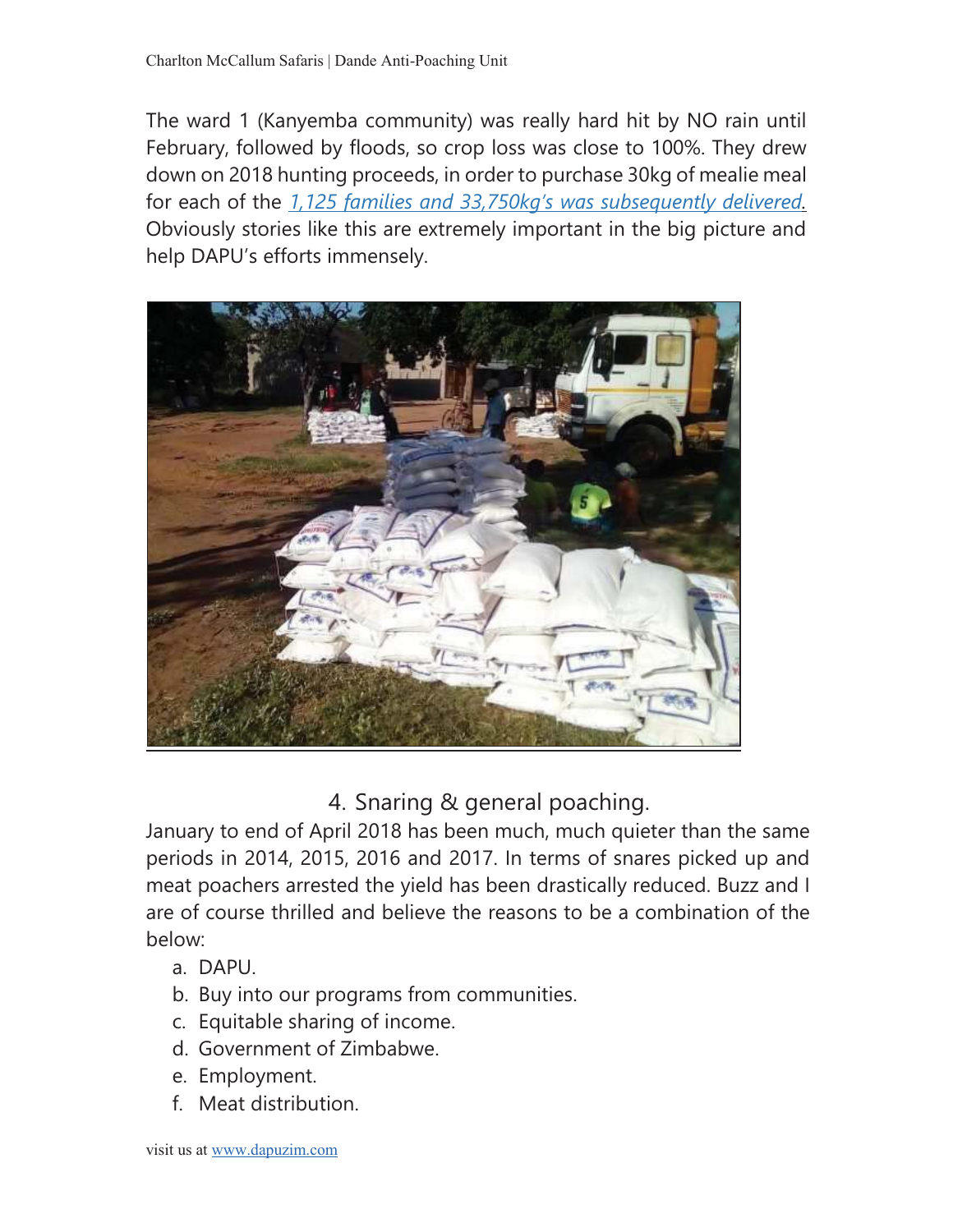### Snares - 2014, 2015, 2016, 2017 and 2018 first period baseline comparisons

![](_page_7_Figure_2.jpeg)

5. Elephant poaching.

There are NO CONFIRMED reports of elephants poached in Dande thus far in 2018, BUT we have had reports of shots in the Irira area, so we know for sure that we will be picking up a carcass or two in that area.

An exceptional National Parks Investigations officer (with a little help from DAPU) was able to make two arrests in Dande this year.

![](_page_7_Figure_6.jpeg)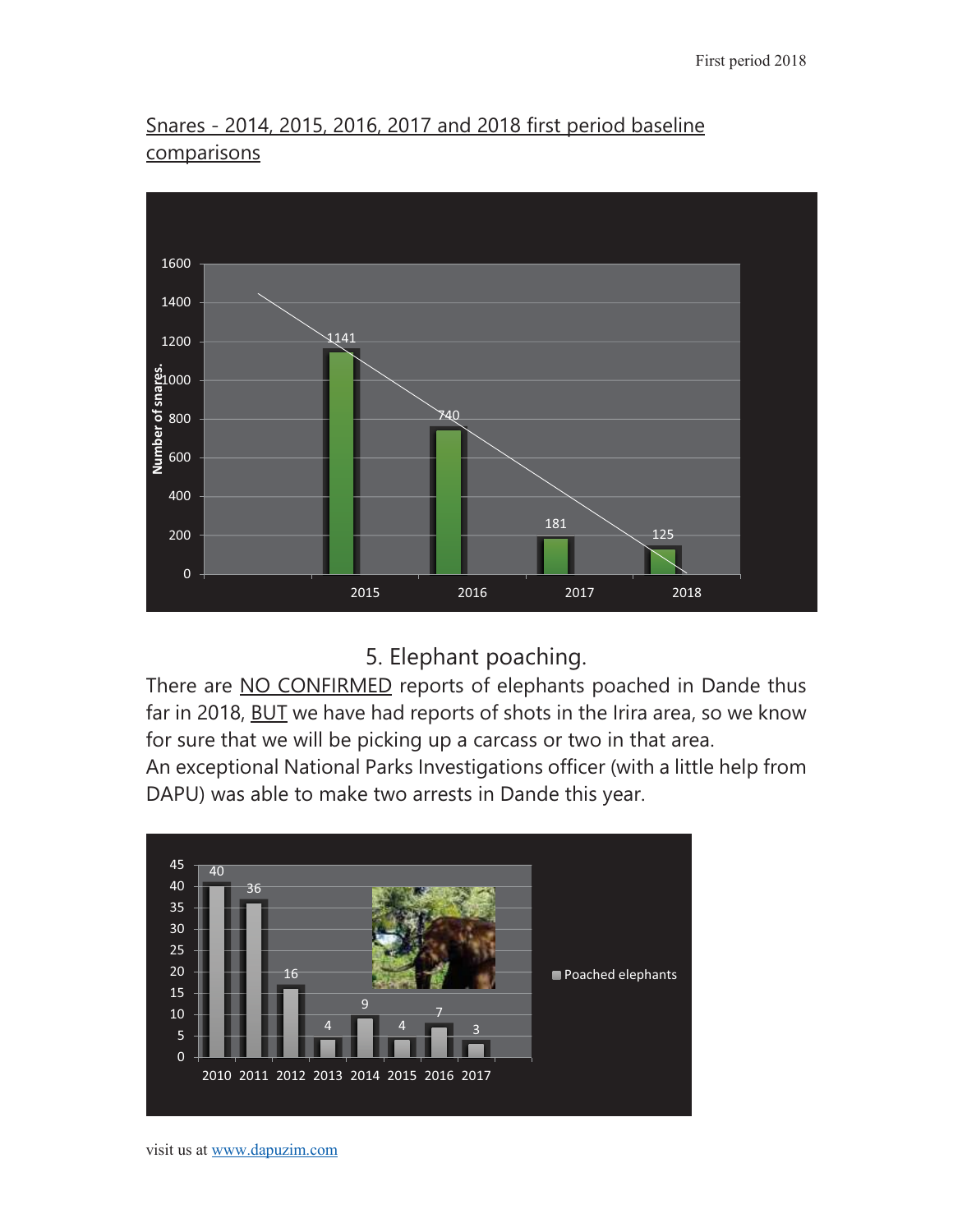#### 26<sup>th</sup> March 2018

"*One accused male, aged 29 married with 3 wives and 6 kids. Recovered 1 x elephant tusk weighing 11.6kg valued at \$2900 and 1 x fake wooden carved tusk".* 

*Later sentenced to 9 years imprisonment.* 

![](_page_8_Picture_4.jpeg)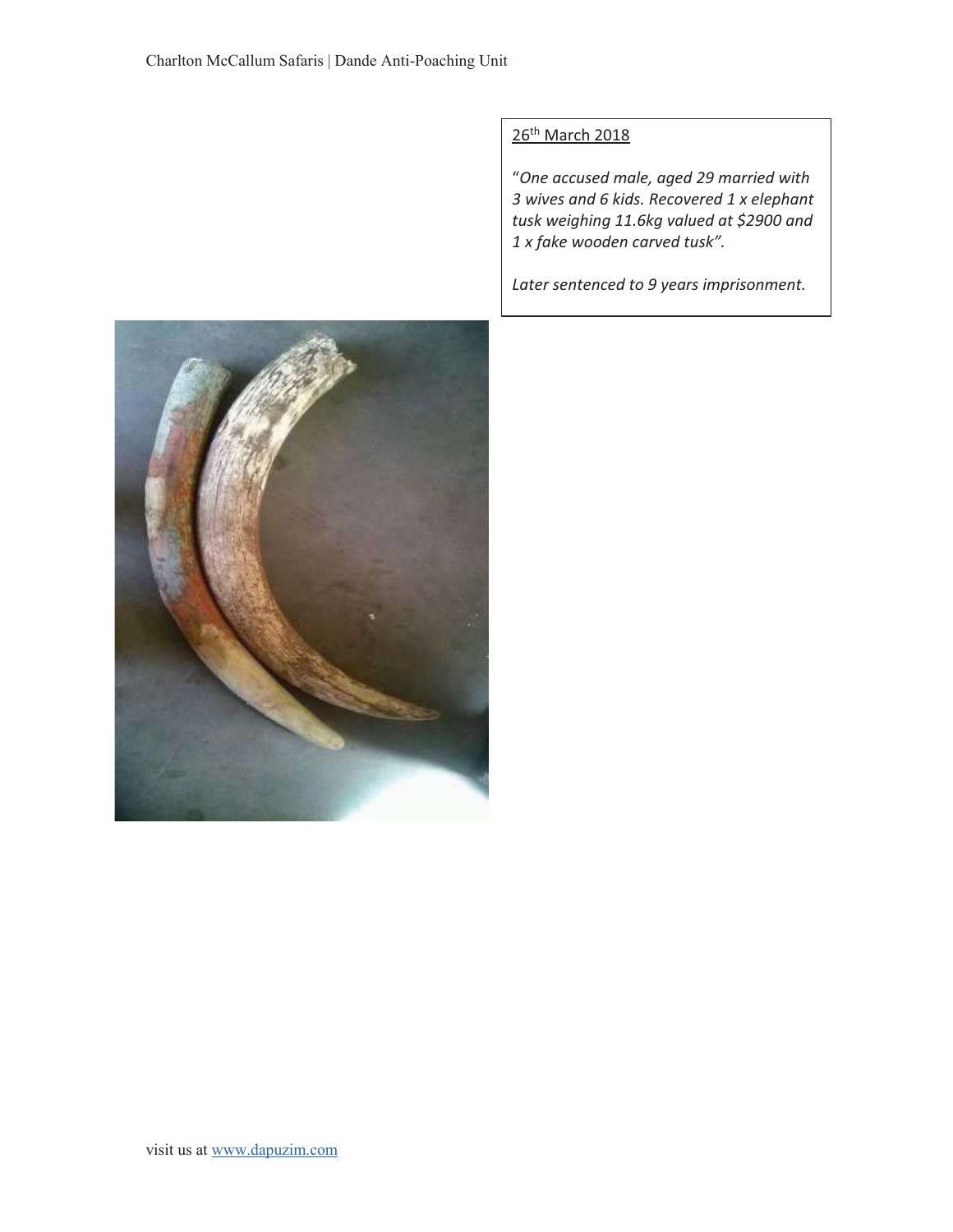![](_page_9_Picture_1.jpeg)

20th April 2018 The above believed to be from an elephant cow poached in Ward 1 in January 2018. The accused is now the "convicted" – he is a repeat offender and is currently serving out his 9-year term.

6. Cyanide poaching

DAPU assisted National Parks to arrest a man selling cyanide to poachers. He was tried and pleaded guilty and sentenced to 12 months in jail which is the maximum sentence alowed.

This case has links back to a case where 3 years ago DAPU arrested a poacher who killed a warthog by poisoning it with cyanide. The below was his supplier. The net eventually closes!

We must compliment the investigations from National Parks - they are doing a fantastic job and poaching has been taken very seriously. It has been a pleasure for DAPU to help in these arrests.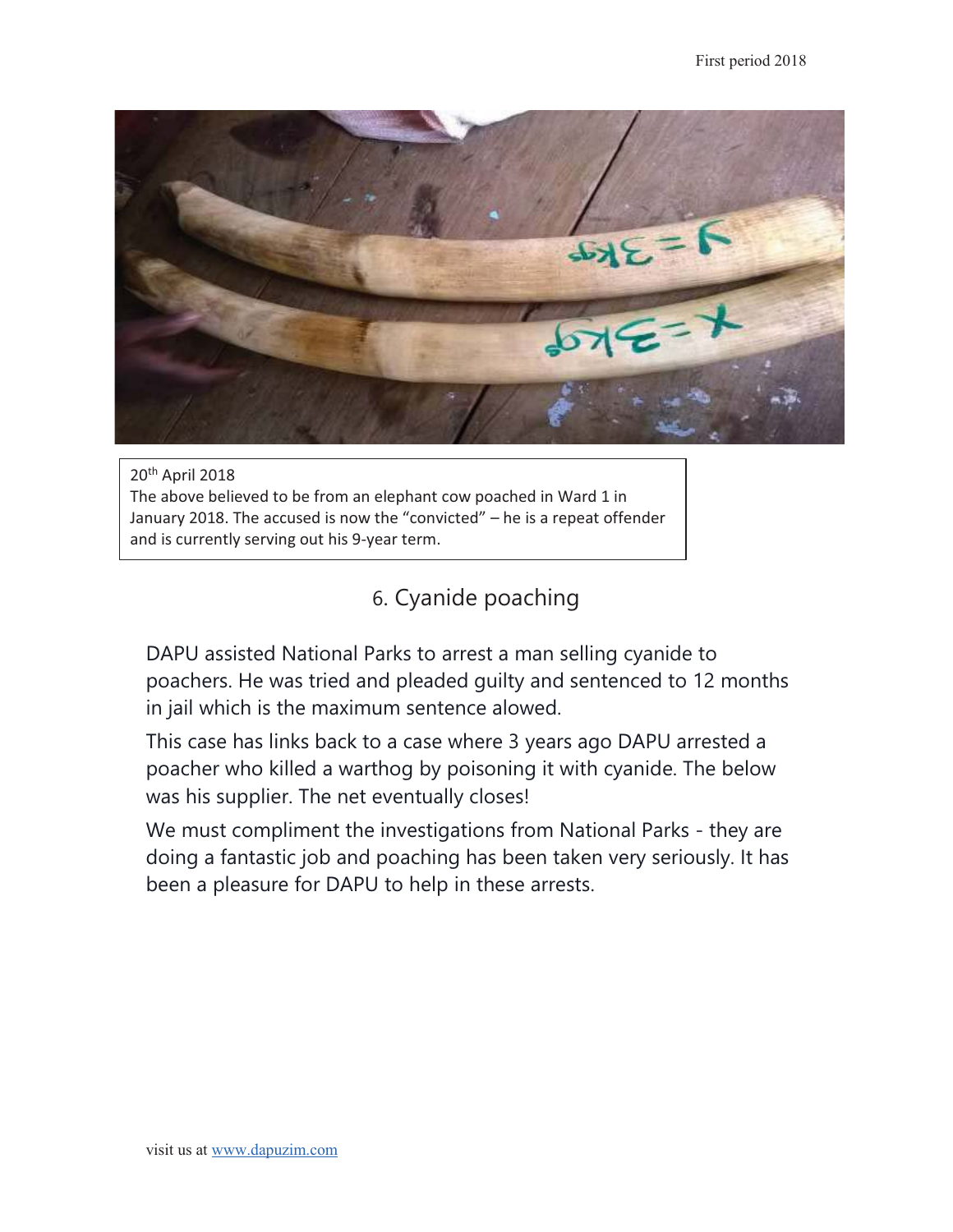![](_page_10_Picture_1.jpeg)

# 7. Problem Animal Control

Duties for DAPU scouts also include attending to Problem Animal reports (PAC). Obviously "the peak season" for PAC is the cropping season. The

#### 7.1.1 Elephant.

Two people (kids killed), two people hospitalized and two elephants shot in 2018. Our DAPU crews have been on full time elephant PAC rosters from February through to the end of April, and look to continue into May.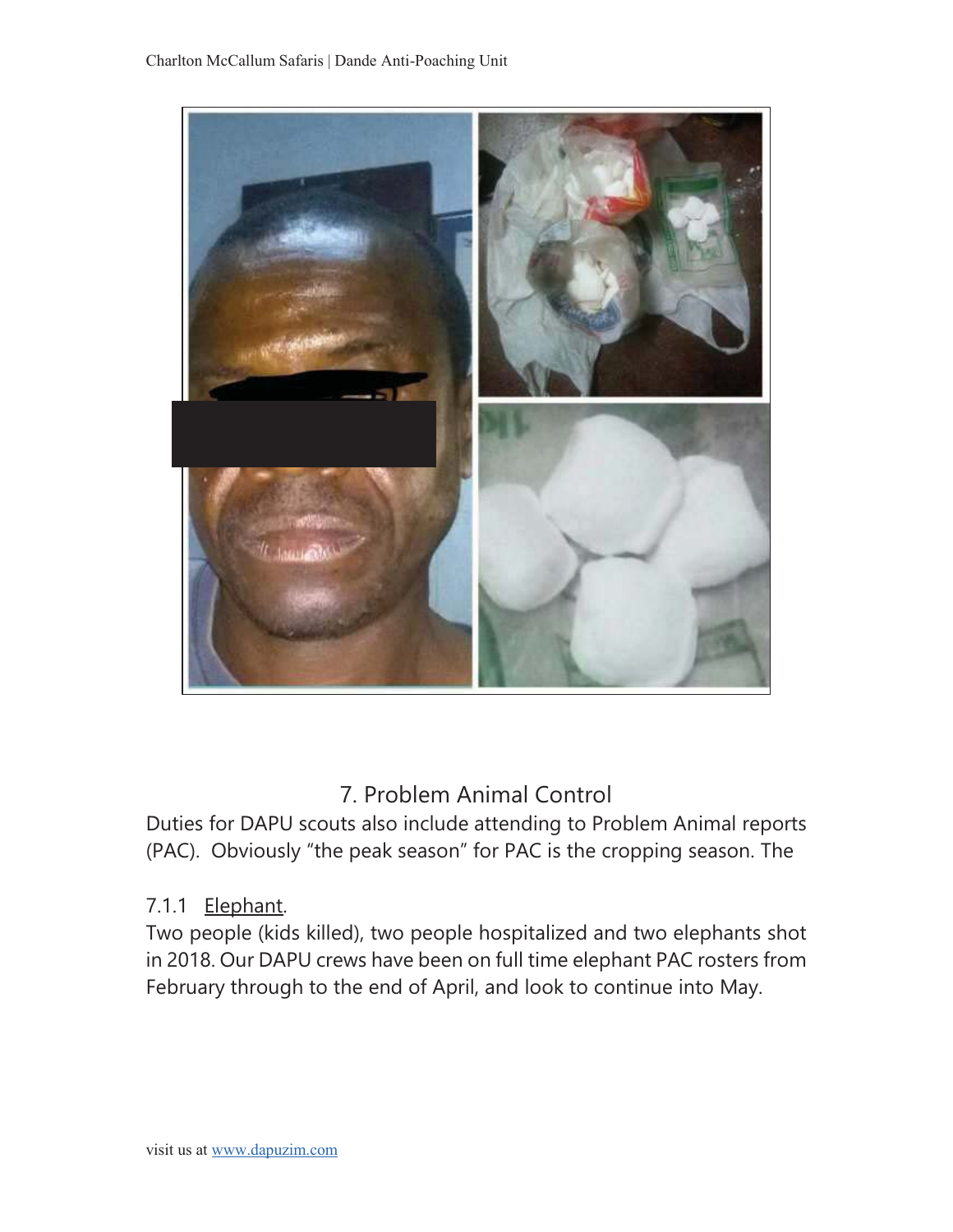#### • ECONET 중  $13:27$ Human and wild life Confl Andy Lowe Kanyemba, Asst Inspector, Bongi, Buzz, Ch... **Buzz** Can anyone up date me on how the 3 kids are doing. Are they stable? 18:04 Chingwenjere The girl passed away on the way to hospital. The boy is in hospital I will have to confirm the condition in morning. The elephant was shot and killed late today 18:50 **Buzz** Shame . I will be in the east tomorrow by 9 am to assist if there is a chance to catch up with them? 18:55

#### **Zrp Bennet**

The way life is being lost now as a result of these wild animals is now a cause of concern. May her soul rest in peace. 19:00

#### Chingwenjere

┿

Councillor mumbamuchena can you

V

 $\lceil \circ \rceil$ 

A screen shot of our Human wildlife conflict Chat group. Every single day February to end of April we have had incidents to attend to.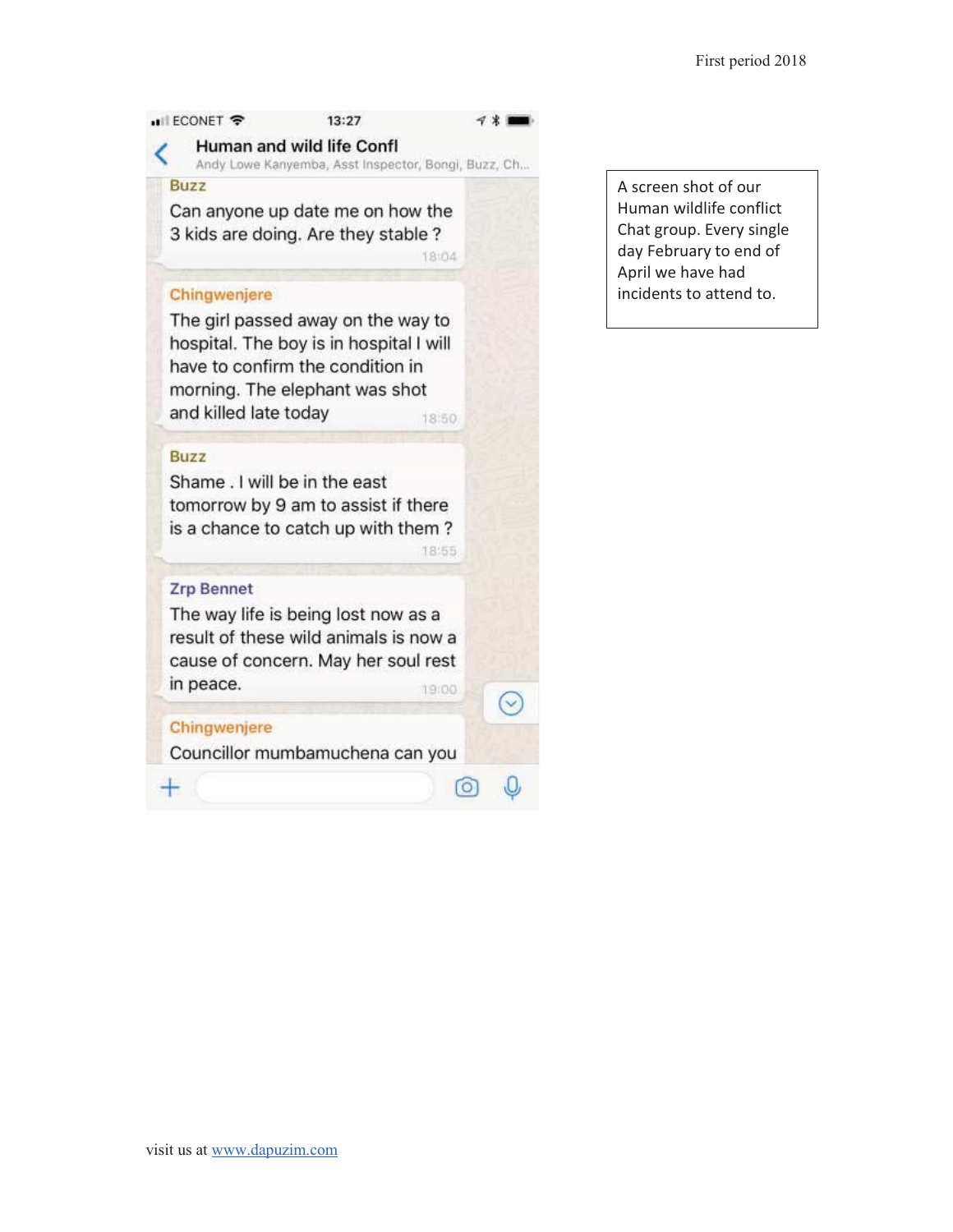![](_page_12_Picture_1.jpeg)

A nine-year-old boy, died trying to protect his families fields.

![](_page_12_Picture_3.jpeg)

This is what 100% crop loss looks like.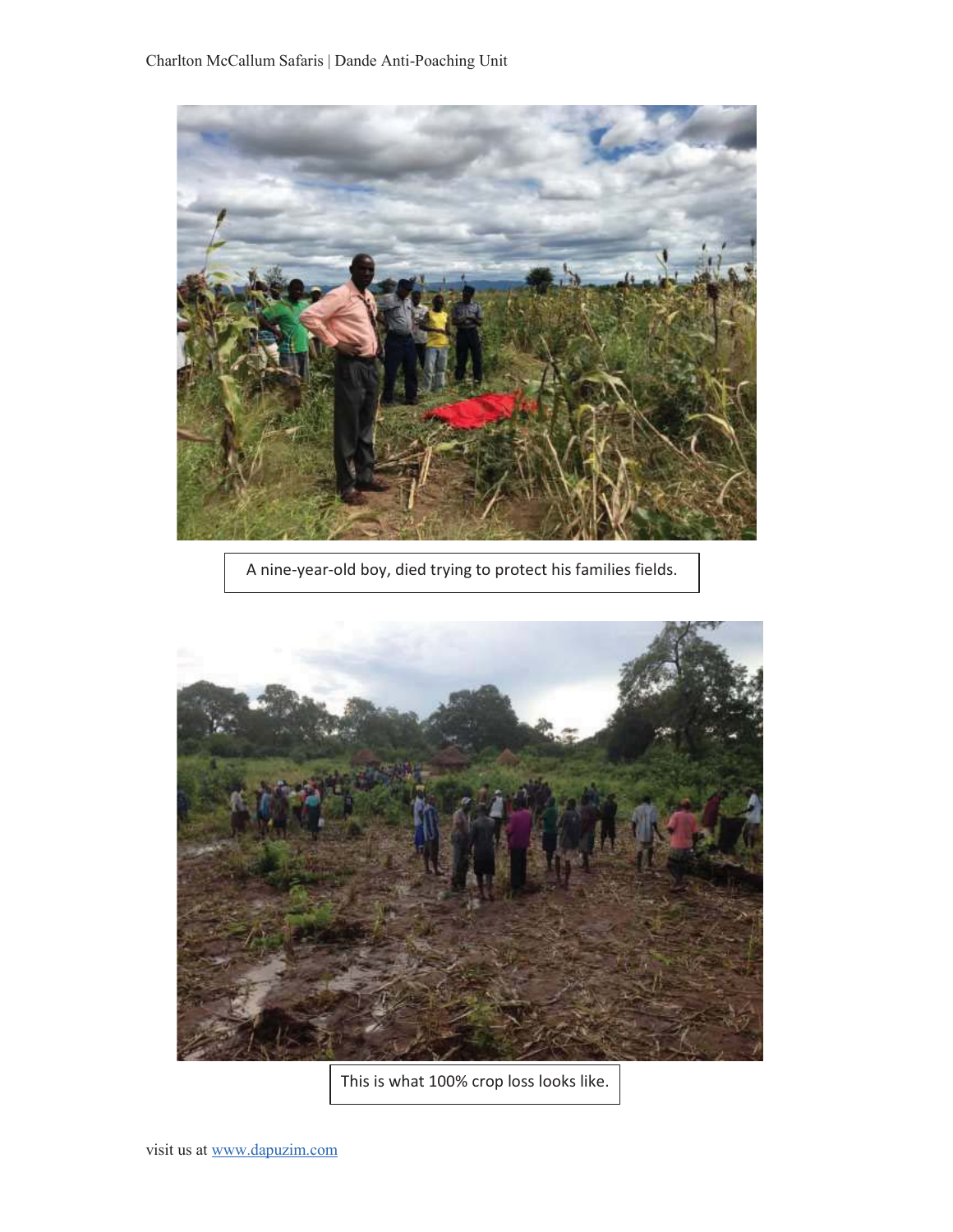## 7.1.2 Lion

Four lions shot after communities lost 64 sheep (in one night), 12 goats and 24 cattle to these cats. With the trophy bans and resultant loss of incomes to communities, attitudes have hardened.

![](_page_13_Picture_3.jpeg)

## 7.1.3 Buffalo

No reported serious problems to date in 2018.

#### 7.1.4 Crocodile

No one killed or injured that we know of so far in 2018.

## 7.1.5 Hippo

One hippo was wounded (muzzle loader) and had to be shot. Hippos continue to generally make a nuisance of themselves along the Mwantanda River in ward 1 and in ward 16 but Muno and Owen have been able to keep them at bay.

7.1.6 Snakes Nothing to report.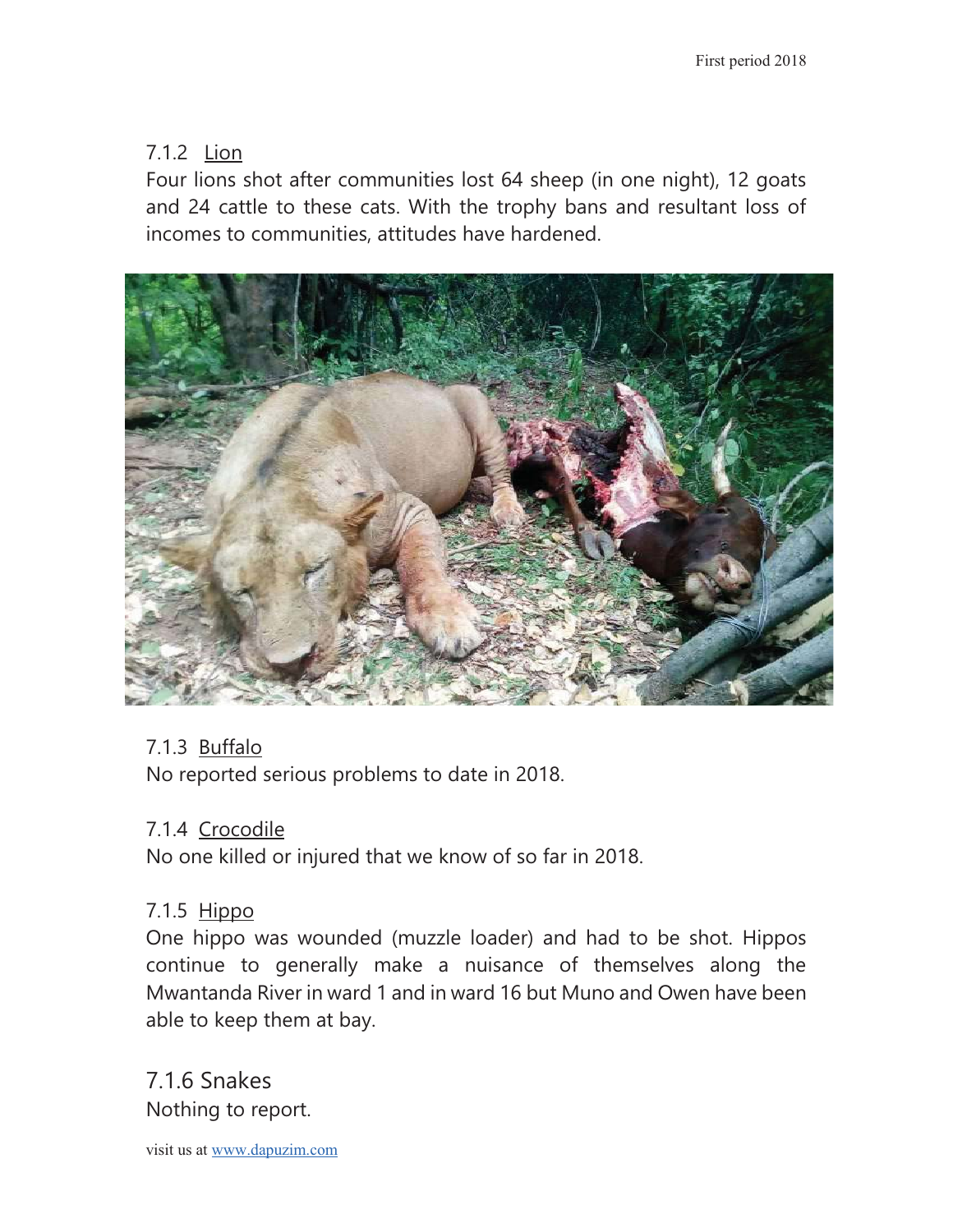# 8. Netting on the Zambezi

DAPU will continue to contribute 200 liters of petrol per month toward efforts to eliminate all illegal fishing in a 50km stretch of the Zambezi River. Due to heavy rains, and flooding, in February and March, netting has been slow. We expect that illegal netting will pick up soon.

# 9. Goals for 2018

| 1. | Continue<br>with<br>anti- $\ $<br>poaching patrols                                                            | Patrols have done well - we have<br>had the quietest year in our<br>history. |
|----|---------------------------------------------------------------------------------------------------------------|------------------------------------------------------------------------------|
| 2. | Early burning will start in<br>May or June, as soon as it is<br>dry enough.                                   |                                                                              |
| 3. | Schedule re – training of Anytime June to August.<br>scouts.                                                  |                                                                              |
| 4. | 2018 uniforms and boots $-$<br>paid for not delivered.                                                        |                                                                              |
| 5. | If possible trade in one of<br>the older DAPU vehicles for<br>a newer one.                                    |                                                                              |
| 6  | Install second solar pump in<br>East by end of May.                                                           |                                                                              |
| 7. | Carry out leopard and lion<br>survey $-$ buy 10 more trail<br>cams.                                           |                                                                              |
| 8. | Sell two old tractors and<br>get one new one (vital for<br>new pipelines, firebreaks<br>amongst other things) | Done.                                                                        |
| 9. | required<br>GPS's<br>6<br>new<br>preferably with sat tracking.                                                |                                                                              |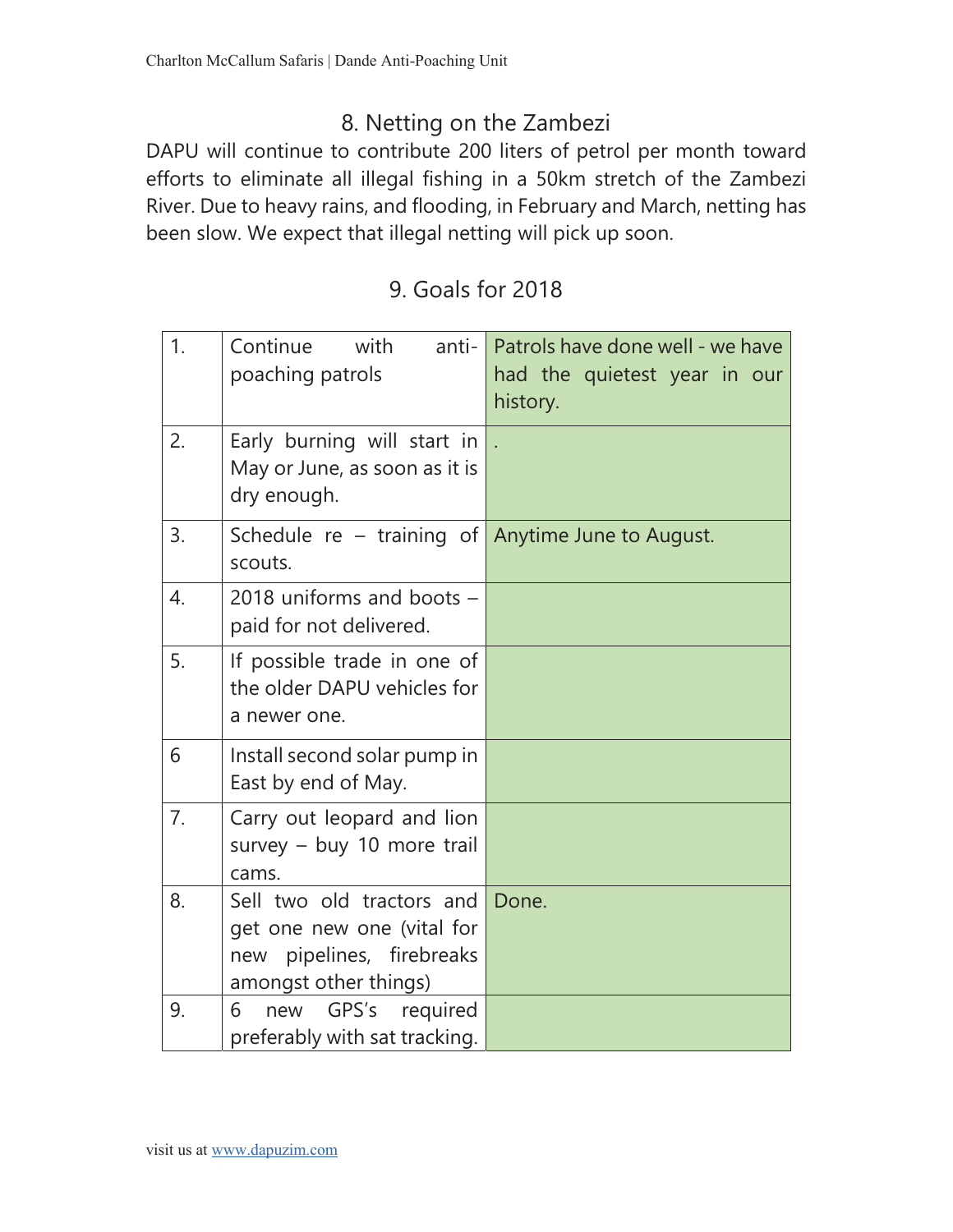## 10. Other News

Myles was invited to Seville in Spain to make a presentation to experts, scientific authorities, governments and NGO's on:

*"The best management practices in hunting and the role of Professional Hunters in Conservation"* 

It was a four day workshop and it's aim, was in particular, to foster close collaboration between Scientific Authorities from both exporting and importing countries in relation to the formulation of CITES Non-Detriment Findings (NDFs) for hunting trophies of certain African species.

Certainly one of the primary reasons Charlton McCallum Safaris was invited was because of DAPU and the success that it has enjoyed!

![](_page_15_Picture_6.jpeg)

"*I think I am less nervous facing a wounded buffalo!"*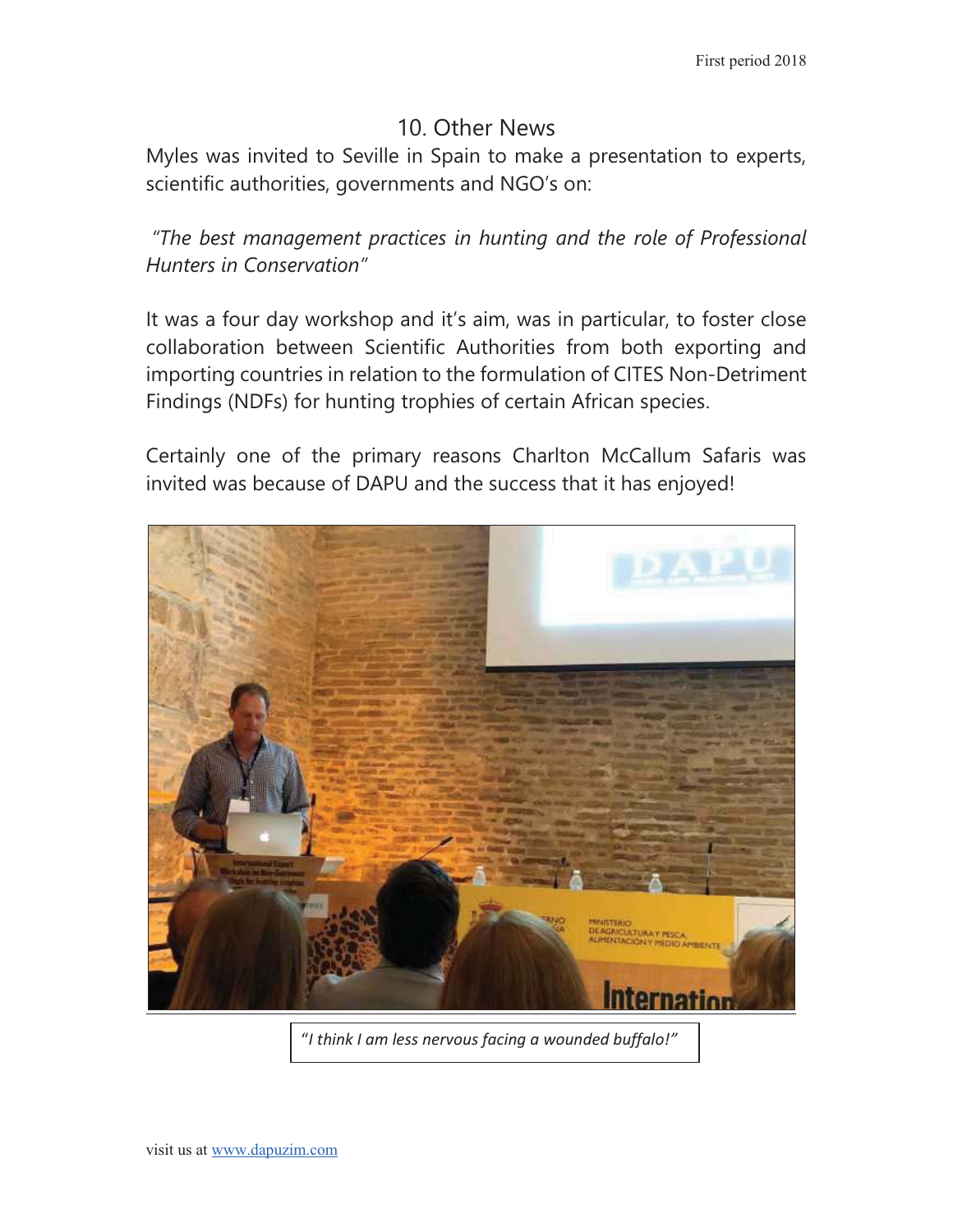11. Dallas Safari Club – Foundation – Land cruisers

![](_page_16_Picture_2.jpeg)

Due to an extremely generous \$24,000 donation from the Lubbock Sportsman's Club via the Dallas Safari Club Foundation, Buzz and I were able to purchase a new Toyota Hilux, which has allowed us to dedicate two more suitable land cruisers 100% full time to DAPU. The Hilux will do both DAPU and general duties.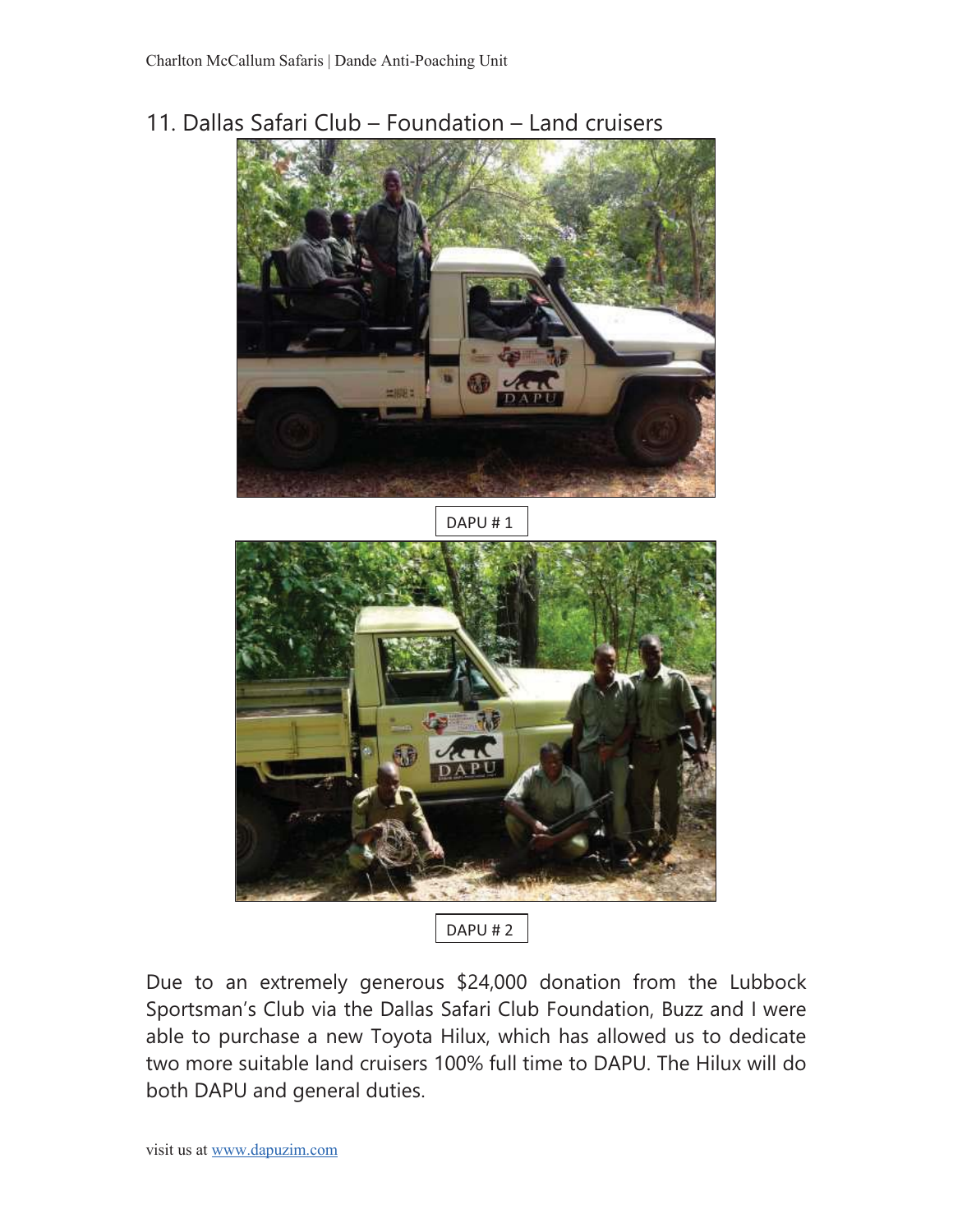11. Flying for wildlife and others We must also extend our profound thanks to:

1.Flying for Wildlife for their aerial patrols that are conducted on request. These are volunteer pilots in their own machines and they help us at NO cost to DAPU, which is tremendous. Richard Tennant, Hannes Scholtz and Edward Whitfield have all given extremely generously of their time and machines to DAPU.

*"A huge thanks to FLYING FOR WILDLIFE and Edward Whitfield who came down to the Dande to help DAPU fly the complete area looking for any signs of poaching.* 

*Ed is a wonderful pilot and his Savannah was a real eye opener. What we achieved in 7 hours of flying was incredible. I am happy to say that from what we can see the area is nice and quiet. We did see some fish poachers based in the Irira area. These are the Vadoma people and it is part of their culture. There are times that one should turn a blind eye, which is what we did. There was an old elephant carcass from well over a year ago that we were not aware of.* 

We did see a lot of elephant buffalo was well as some impala zebra *bushbuck and sable despite the very thick bush. Once again a huge thanks to Ed as well as FLYING FOR WILDLIFE- if any organisation deserves financial support then FFW certainly do as they do an amazing job and are becoming essential in the controlling of poaching in remote areas*"

![](_page_17_Picture_6.jpeg)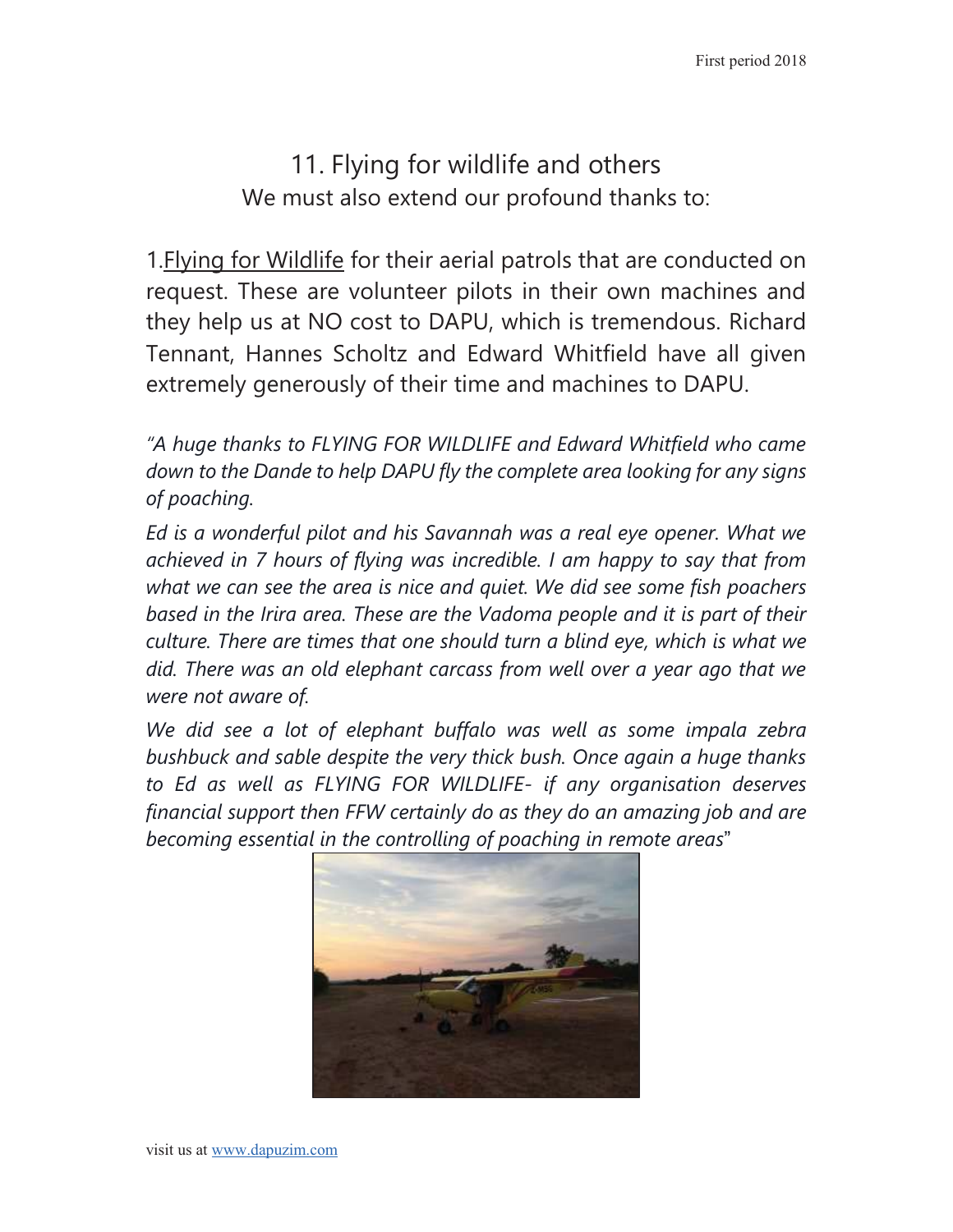2. Pieter Gertenbach and Charl Grobelar – farmers in the Harare area, that are always helping out with mealie meal, fertilizers, soap and other ration items. We use this to supplement the DAPU rations and it is always very well received by the DAPU teams!

3.Trackit (Richard Tennant and Hannes Scholtz) who provide free, real time satellite monitoring of the two DAPU vehicles. This has really saved significantly on fuel and vehicle costs. Also of course we have been able to be much smarter with servicing, and positioning of vehicles.

![](_page_18_Picture_3.jpeg)

A nice looking solution – GPS, and satellite Text messages for game scouts. They can send distress calls and we can also track their patrols.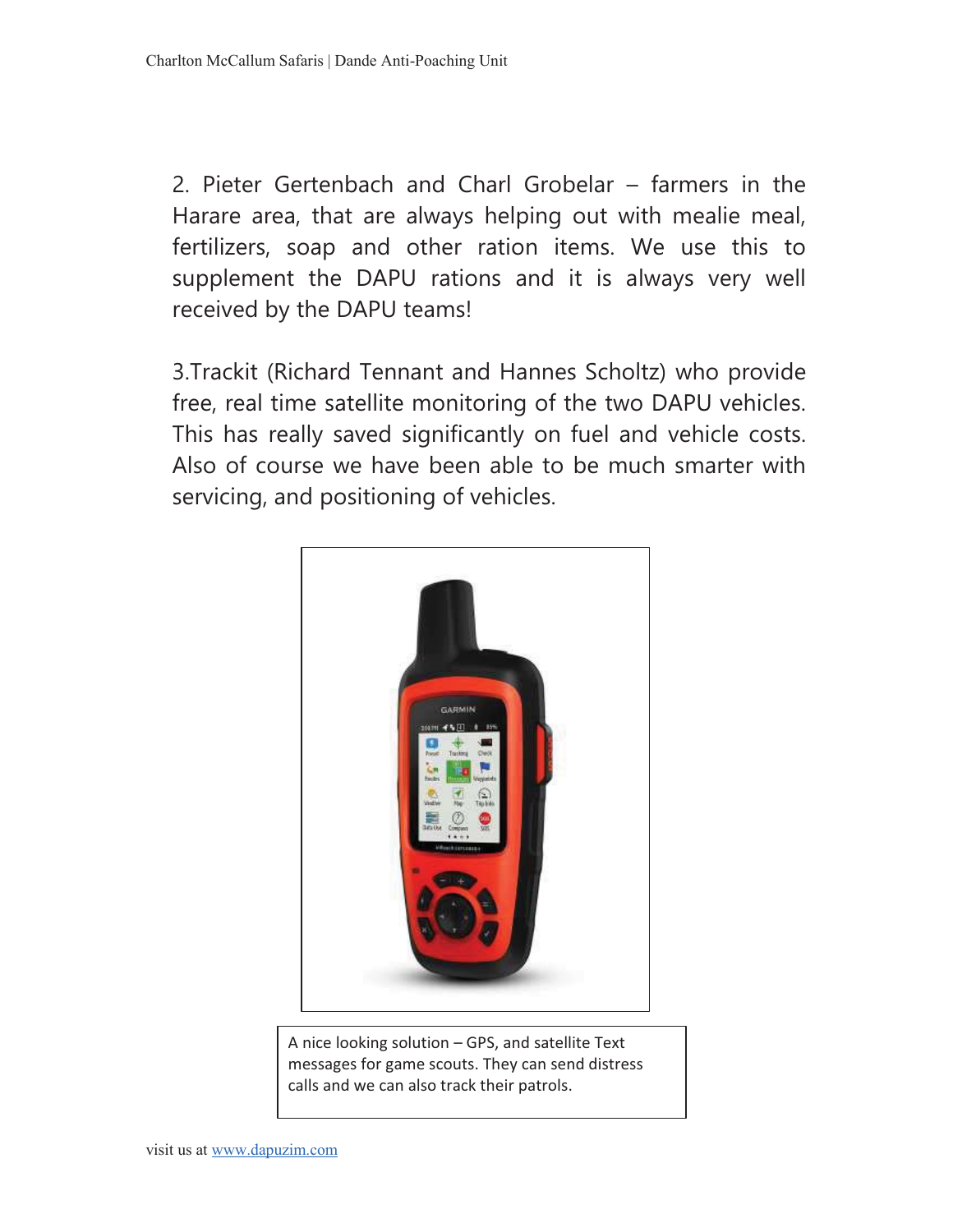# 12. Conservation Force

We continue to work hand in hand with John and Chrissie Jackson of Conservation Force. John and Chrissie are proud hunters and legends in the fight for our way of life and the wild places that we all love.

Conservation Force is a registered non – profit 501(c)(3) public foundation.

How to make a Tax Deductible donation.

Please make a check out to: Conservation Force

Mail to:

C/O John J. Jackson,III 3240 S. 1-10 SERVICE ROAD W. SUITE 200, METAIRIE, LOUISIANA 70001 USA

Check Ref: DAPU

Conservation Force Contact: JOHN J. JACKSON,III TEL :(504) 837 - 1233 FAX :(504) 837 – 1145 Email: Jjw-no@att.net Website: www.conservationforce.org